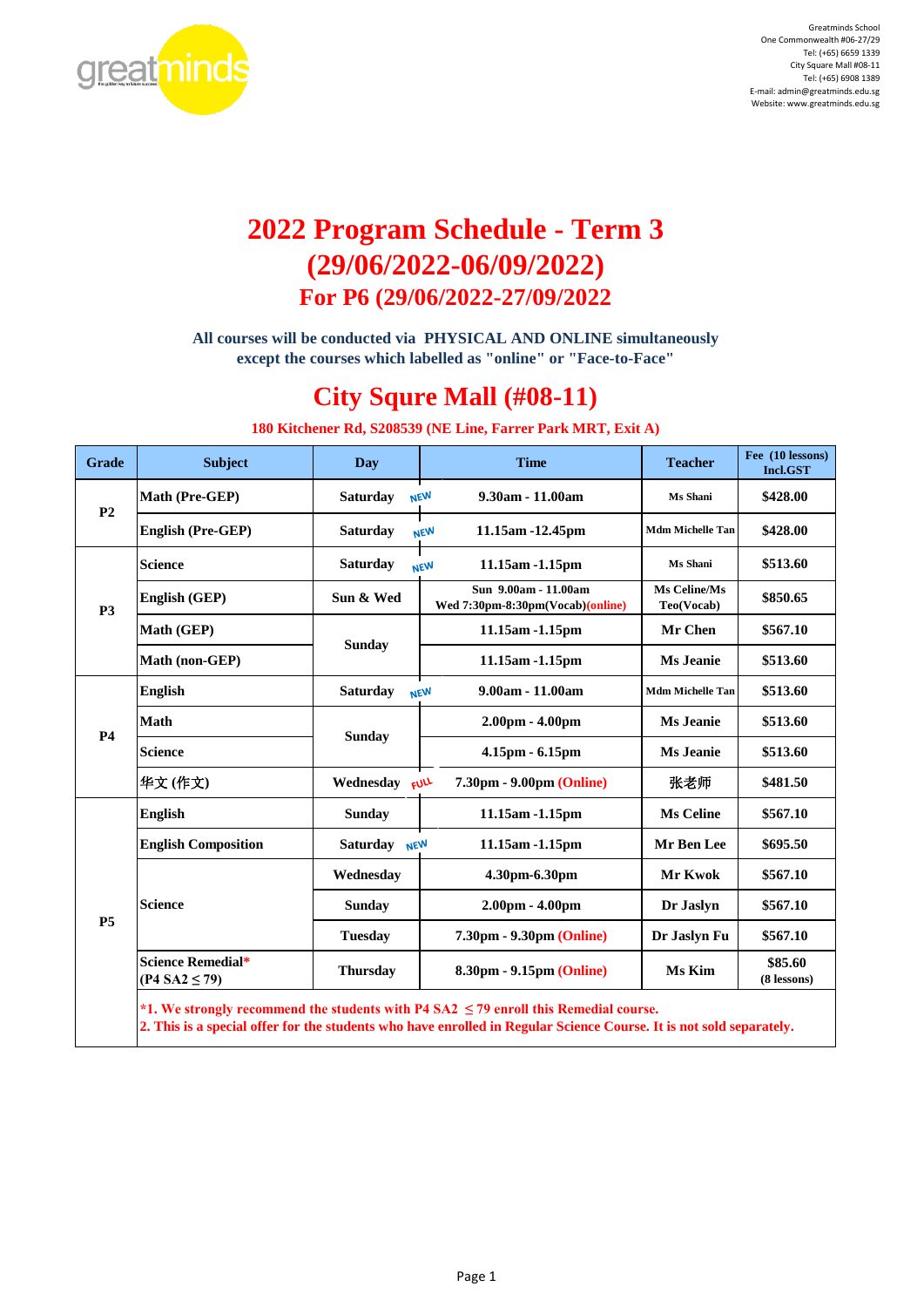

| Grade                 | <b>Subject</b>                                                                                                                                                                                                   | <b>Day</b>              | <b>Time</b>                                                                                                         | <b>Teacher</b>                 | Fee (10 lessons)<br><b>Incl.GST</b> |  |  |  |
|-----------------------|------------------------------------------------------------------------------------------------------------------------------------------------------------------------------------------------------------------|-------------------------|---------------------------------------------------------------------------------------------------------------------|--------------------------------|-------------------------------------|--|--|--|
|                       |                                                                                                                                                                                                                  | <b>Sunday</b>           | 9.00am - 11.00am                                                                                                    | Ms Jeanie                      | \$567.10                            |  |  |  |
| <b>P5</b>             | Math                                                                                                                                                                                                             | <b>Monday</b>           | 7.30pm - 9.30pm (Online)                                                                                            | Mr Chen                        | \$567.10                            |  |  |  |
|                       | Math Remedial*<br>$(P4 S A2 \le 79)$                                                                                                                                                                             | <b>Thursday</b>         | 7.30pm - 8.15pm (Online)                                                                                            | <b>Ms Jeanie</b>               | \$85.60<br>(8 lessons)              |  |  |  |
|                       | *1. We strongly recommend the students with P4 SA2 $\leq$ 79 enroll this Remedial course.<br>2. This is a special offer for the students who have enrolled in Regular Math Course. It is not sold separately.    |                         |                                                                                                                     |                                |                                     |  |  |  |
|                       | 华文(作文)                                                                                                                                                                                                           | Thursday FULL           | 7.30pm - 9.30pm (Online)                                                                                            | 张老师                            | \$620.60                            |  |  |  |
| Grade                 | Subject                                                                                                                                                                                                          | Day                     | <b>Time</b>                                                                                                         | <b>Teacher</b>                 | Fee (13 lessons)<br>Incl.GST        |  |  |  |
|                       |                                                                                                                                                                                                                  | <b>Thursday</b>         | 4.30pm-6.30pm                                                                                                       | <b>Mdm Tan</b>                 | \$806.78                            |  |  |  |
|                       | English(H1)                                                                                                                                                                                                      | FULL<br><b>Saturday</b> | 9.00am - 11.00am                                                                                                    | <b>Mdm Tan</b>                 | \$806.78                            |  |  |  |
|                       |                                                                                                                                                                                                                  | <b>Sunday</b>           | 2.00pm - 4.00pm<br>FULL                                                                                             | <b>Mdm Tan</b>                 | \$806.78                            |  |  |  |
|                       | English(H2)( $P5 SA2 \le 70$ )                                                                                                                                                                                   | Saturday                | 9.00am - 11.00am                                                                                                    | Mr Ben Lee                     | \$806.78                            |  |  |  |
|                       | <b>English Remedial*</b><br>$(P5 S A2 \le 74)$                                                                                                                                                                   | Wednesday               | 8.45pm-9.30pm (Online)                                                                                              | Mr Caleb/Ms<br><b>Michelle</b> | \$85.60<br>(8 lessons)              |  |  |  |
|                       | *1. We strongly recommend the students with P5 SA2 $\leq$ 74 enroll this Remedial course.<br>2. This is a special offer for the students who have enrolled in Regular English Course. It is not sold separately. |                         |                                                                                                                     |                                |                                     |  |  |  |
|                       | Math (H1)<br>$(P5 SA2 \ge 75)$                                                                                                                                                                                   | <b>Saturday</b>         | $2.00pm - 4.00pm$                                                                                                   |                                | \$806.78                            |  |  |  |
|                       |                                                                                                                                                                                                                  | FULL<br>Sunday          | 9.00am - 11.00am                                                                                                    | Mr Chen                        | \$806.78                            |  |  |  |
|                       |                                                                                                                                                                                                                  | <b>Tuesday</b>          | 7.30pm - 9.30pm (Online)                                                                                            | Mr Chen                        | \$806.78                            |  |  |  |
|                       | Math (H2) (P5 $SA2 \le 74$ )                                                                                                                                                                                     | <b>Sunday</b>           | 9.00am - 11.00am                                                                                                    | Mr Kwok                        | \$806.78                            |  |  |  |
| $P6 -$<br><b>PSLE</b> | Math Remedial*<br>$(P5 S A2 \le 74)$                                                                                                                                                                             | <b>Thursday</b>         | 8.30pm - 9.15pm (Online)                                                                                            | Mr Kwok/<br><b>Ms Jeanie</b>   | \$85.60<br>(8 lessons)              |  |  |  |
|                       | *1. We strongly recommend the H2 students enroll this Remedial course.<br>2. This is a special offer for the students who have enrolled in Regular Math Course. It is not sold separately.                       |                         |                                                                                                                     |                                |                                     |  |  |  |
|                       |                                                                                                                                                                                                                  | Friday<br>FULL          | 4.30pm-6.30pm                                                                                                       | Dr Li                          | \$806.78                            |  |  |  |
|                       | Science (H1)                                                                                                                                                                                                     | FULL<br>Saturdav        | 11.15am -1.15pm                                                                                                     | Dr Li                          | \$806.78                            |  |  |  |
|                       | $(P5 SA2 \ge 65)$                                                                                                                                                                                                | <b>Sunday</b>           | 11.15am -1.15pm                                                                                                     | Mr Kwok                        | \$806.78                            |  |  |  |
|                       |                                                                                                                                                                                                                  | <b>Monday</b>           | 7.30pm - 9.30pm (Online)<br><b>FULL</b>                                                                             | Dr Li                          | \$806.78                            |  |  |  |
|                       | Science (H2)<br>$(P5 S A2 \le 64)$                                                                                                                                                                               | Friday                  | 4.30pm-6.30pm                                                                                                       | Mr Kwok                        | \$806.78                            |  |  |  |
|                       | <b>Science Remedial *</b><br>$(P5 S A2 \leq 64)$                                                                                                                                                                 | <b>Thursday</b>         | 7.30pm - 8.15pm (Online)                                                                                            | Mr Kwok/<br>Ms Kim             | \$85.60<br>(8 lessons)              |  |  |  |
|                       | *1. We strongly recommend the H2 students enroll this Remedial course.                                                                                                                                           |                         | 2. This is a special offer for the students who have enrolled in Regular Science Course. It is not sold separately. |                                |                                     |  |  |  |
|                       | 华文(作文)<br>(P5 SA2 普华≥ 75)                                                                                                                                                                                        | Friday<br><b>FULL</b>   | 7.30pm-9.30pm (Online)                                                                                              | 张老师                            | \$876.33                            |  |  |  |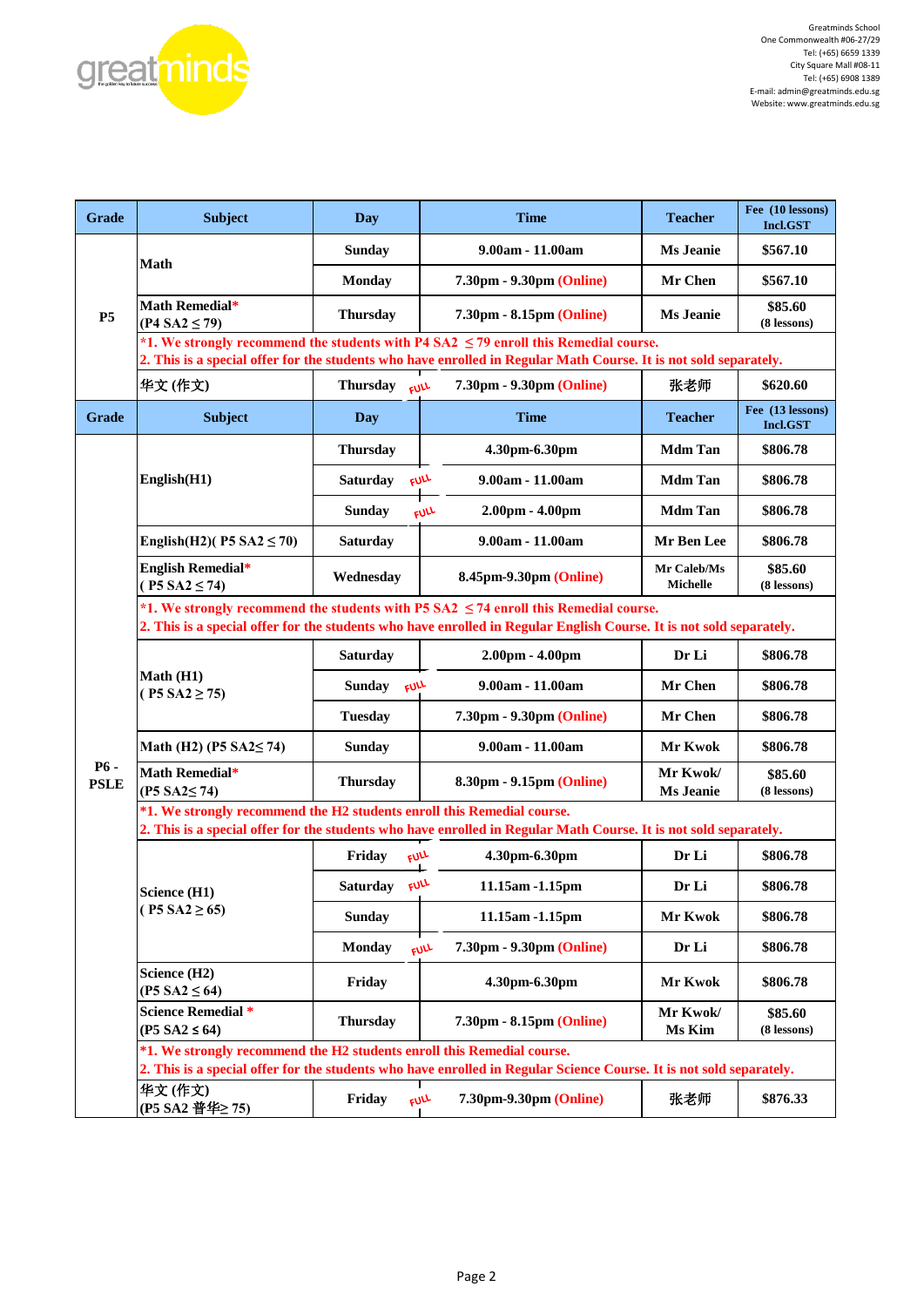

| Grade                 | <b>Subject</b>           | Day                         | <b>Time</b>                     | <b>Teacher</b>  | Fee (10 lessons)<br>Incl.GST |  |
|-----------------------|--------------------------|-----------------------------|---------------------------------|-----------------|------------------------------|--|
| S <sub>1</sub>        | <b>Math (Express)</b>    | Sunday                      | $2.00pm - 4.00pm$               | Mr Zhu          | \$674.10                     |  |
|                       | <b>English</b>           | Sunday                      | $4.15pm - 6.15pm$               | Mdm Tan         | \$674.10                     |  |
| S <sub>3</sub>        | <b>Physics (Express)</b> | Saturday $N \in \mathbb{N}$ | $4.15pm - 6.15pm$               | Dr Li/Dr Gao    | \$749.00                     |  |
| $S4 - O$<br>Level     | English $(\mathbf{IP})$  | <b>NEW</b><br><b>Sunday</b> | $2.00pm - 4.00pm$               | Ms Chong        | \$802.50                     |  |
| JC1                   | <b>General Paper</b>     | Sunday                      | 4.15pm - 6.15pm<br><b>NEW</b>   | <b>Ms Chong</b> | \$963.00                     |  |
|                       | <b>H2</b> Physics        | <b>Saturday</b>             | <b>NEW</b><br>$4.15pm - 6.15pm$ | Dr Chang        | \$963.00                     |  |
| JC2<br><b>A-Level</b> | H <sub>2</sub> Math      | Sunday                      | NEW<br>$4.15pm - 6.15pm$        | Mr Zhu          | \$1,070.00                   |  |
|                       | <b>H2 Physics</b>        | Friday                      | NEW<br>4.30pm-6.30pm            | Dr Chang        | \$1,070.00                   |  |

## **One Commonwealth Building (#06-27/29)**

**1 Commonwealth Lane, S149544 ( EW line, Commonwealth MRT, Exit B)**

| <b>Grade</b>   | <b>Subject</b>                                            | Day                                                                                                                                                                                                                                                                                                                                                                                                                                                                                                                                                                                                                                                    | <b>Time</b>                                                                                                                                                      | <b>Teacher</b>   | Fee (10 lessons)<br>Incl.GST |
|----------------|-----------------------------------------------------------|--------------------------------------------------------------------------------------------------------------------------------------------------------------------------------------------------------------------------------------------------------------------------------------------------------------------------------------------------------------------------------------------------------------------------------------------------------------------------------------------------------------------------------------------------------------------------------------------------------------------------------------------------------|------------------------------------------------------------------------------------------------------------------------------------------------------------------|------------------|------------------------------|
| P <sub>2</sub> | Math (Pre-GEP)                                            |                                                                                                                                                                                                                                                                                                                                                                                                                                                                                                                                                                                                                                                        | 2.30pm - 4.00pm                                                                                                                                                  | Ms Kim           | \$428.00                     |
|                | <b>English (Pre-GEP)</b>                                  | <b>Saturday</b><br>4.15pm - 5.45pm<br>9.00am - 11.00am<br><b>Saturday</b><br>Sat 11.15am -1.15pm<br>Sat & Wed<br>FULL<br>9.00am - 11.00am<br><b>Saturday</b><br>9.00am - 11.00am<br><b>Sunday</b><br><b>FULL</b><br>FULL<br>11.15am -1.15pm<br><b>Saturday</b><br>11.15am -1.15pm<br><b>Sunday</b><br>FULL<br>$2.00pm - 4.00pm$<br><b>FULL</b><br><b>Saturday</b><br>$2.00pm - 4.00pm$<br><b>Sunday</b><br>Wednesdav<br><b>FULL</b><br>$4.15pm - 5.45pm$<br><b>Saturday</b><br>9.00am - 11.00am<br><b>Saturday</b><br><b>Sunday</b><br>11.15am - 1.15pm<br><b>Saturday</b><br>11.15am - 1.15pm<br>$2.00pm - 4.00pm$<br><b>Sunday</b><br><b>Tuesday</b> |                                                                                                                                                                  | Ms Teo           | \$428.00                     |
|                | Math (GEP)                                                |                                                                                                                                                                                                                                                                                                                                                                                                                                                                                                                                                                                                                                                        |                                                                                                                                                                  | Ms Kim           | \$567.10                     |
| P <sub>3</sub> | English (GEP)                                             |                                                                                                                                                                                                                                                                                                                                                                                                                                                                                                                                                                                                                                                        | Wed 7:30pm-8:30pm(Vocab)(online)                                                                                                                                 | Ms Teo           | \$850.65                     |
|                | <b>Math</b>                                               |                                                                                                                                                                                                                                                                                                                                                                                                                                                                                                                                                                                                                                                        |                                                                                                                                                                  | <b>Ms Jeanie</b> | \$513.60                     |
|                |                                                           |                                                                                                                                                                                                                                                                                                                                                                                                                                                                                                                                                                                                                                                        |                                                                                                                                                                  | Ms Kim           | \$513.60                     |
|                |                                                           |                                                                                                                                                                                                                                                                                                                                                                                                                                                                                                                                                                                                                                                        |                                                                                                                                                                  | Ms Kim           | \$513.60                     |
| <b>P4</b>      | <b>Science</b>                                            |                                                                                                                                                                                                                                                                                                                                                                                                                                                                                                                                                                                                                                                        |                                                                                                                                                                  | Ms Kim           | \$513.60                     |
|                | <b>English</b><br>华文(作文)                                  |                                                                                                                                                                                                                                                                                                                                                                                                                                                                                                                                                                                                                                                        |                                                                                                                                                                  | Ms Teo           | \$513.60                     |
|                |                                                           |                                                                                                                                                                                                                                                                                                                                                                                                                                                                                                                                                                                                                                                        |                                                                                                                                                                  | Ms Teo           | \$513.60                     |
|                |                                                           |                                                                                                                                                                                                                                                                                                                                                                                                                                                                                                                                                                                                                                                        | 7.30pm - 9.00pm (Online)                                                                                                                                         | 张老师              | \$481.50                     |
|                |                                                           |                                                                                                                                                                                                                                                                                                                                                                                                                                                                                                                                                                                                                                                        |                                                                                                                                                                  | 张老师              | \$481.50                     |
|                | <b>English</b>                                            |                                                                                                                                                                                                                                                                                                                                                                                                                                                                                                                                                                                                                                                        |                                                                                                                                                                  | <b>Ms Celine</b> | \$567.10                     |
|                |                                                           |                                                                                                                                                                                                                                                                                                                                                                                                                                                                                                                                                                                                                                                        |                                                                                                                                                                  | Ms Teo           | \$567.10                     |
|                |                                                           |                                                                                                                                                                                                                                                                                                                                                                                                                                                                                                                                                                                                                                                        |                                                                                                                                                                  | <b>Mr Kwok</b>   | \$567.10                     |
| <b>P5</b>      | <b>Science</b>                                            |                                                                                                                                                                                                                                                                                                                                                                                                                                                                                                                                                                                                                                                        |                                                                                                                                                                  | Ms Kim           | \$567.10                     |
|                |                                                           |                                                                                                                                                                                                                                                                                                                                                                                                                                                                                                                                                                                                                                                        | 7.30pm - 9.30pm (Online)                                                                                                                                         | Dr Jaslyn Fu     | \$567.10                     |
|                | Science Remedial*<br><b>Thursday</b><br>$(P4 SA2 \le 79)$ |                                                                                                                                                                                                                                                                                                                                                                                                                                                                                                                                                                                                                                                        | 8.30pm - 9.15pm (Online)                                                                                                                                         | Ms Kim           | \$85.60<br>(8 lessons)       |
|                |                                                           |                                                                                                                                                                                                                                                                                                                                                                                                                                                                                                                                                                                                                                                        | *1. We strongly recommend the students with P4 SA2 $\leq$ 79 enroll this Remedial course.<br>$m \mapsto$ $m \mapsto m$ $m \mapsto m$ $m \mapsto m$ $m \mapsto m$ |                  |                              |

**2. This is a special offer for the students who have enrolled in Regular Science Course. It is not sold separately.**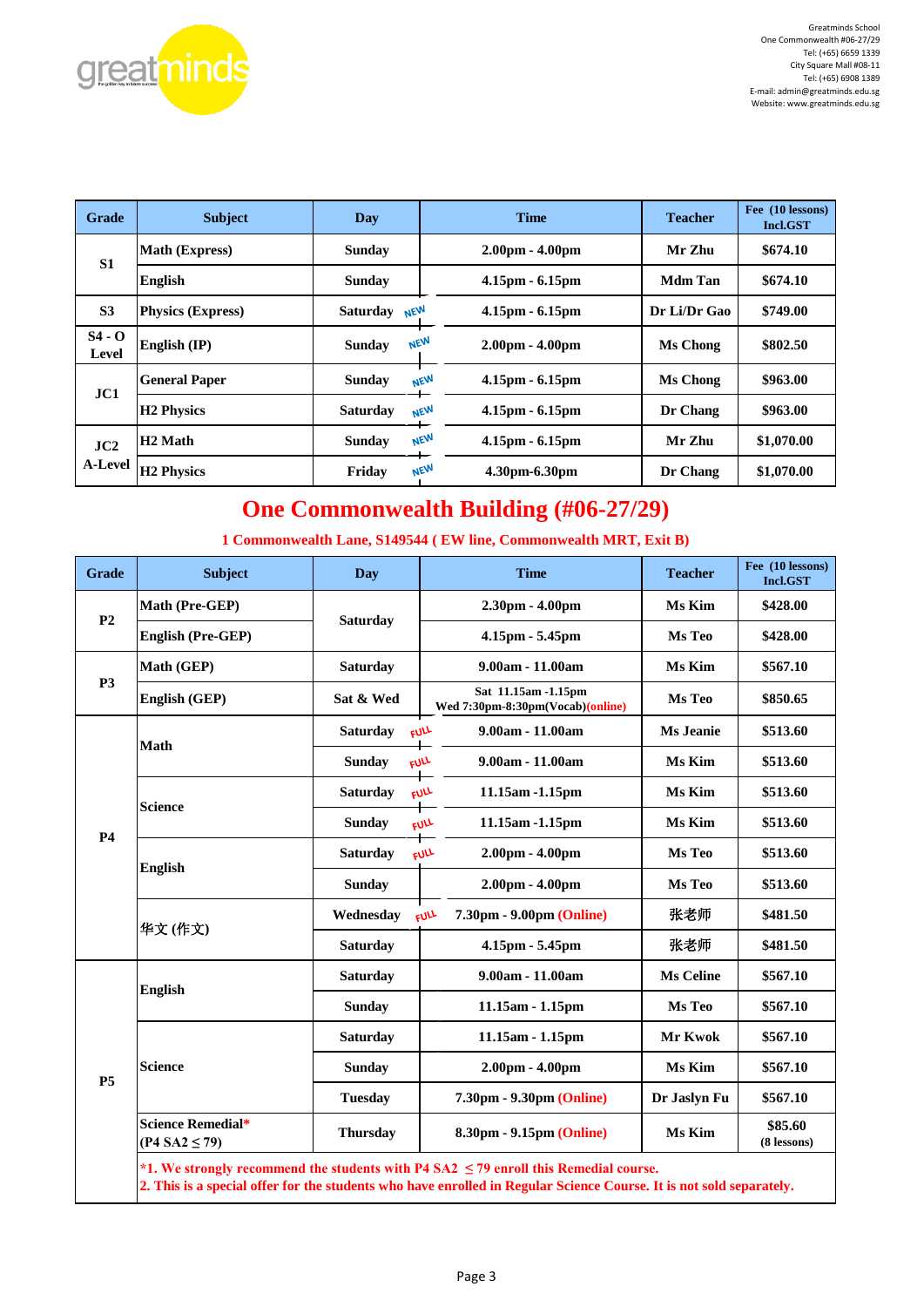

| Grade       | <b>Subject</b>                                                                                                                                                                                                | <b>Day</b>                                  | <b>Time</b>                                                                                                                                                                                                      | <b>Teacher</b>                 | Fee (10 lessons)<br>Incl.GST        |  |  |  |
|-------------|---------------------------------------------------------------------------------------------------------------------------------------------------------------------------------------------------------------|---------------------------------------------|------------------------------------------------------------------------------------------------------------------------------------------------------------------------------------------------------------------|--------------------------------|-------------------------------------|--|--|--|
|             |                                                                                                                                                                                                               | Saturday                                    | 2.00pm - 4.00pm<br>FULL                                                                                                                                                                                          | Mr Chen                        | \$567.10                            |  |  |  |
|             | <b>Math</b>                                                                                                                                                                                                   | Monday                                      | 7.30pm - 9.30pm (Online)                                                                                                                                                                                         | Mr Chen                        | \$567.10                            |  |  |  |
|             | Math Remedial*<br>$(P4 SA2 \le 79)$                                                                                                                                                                           | <b>Thursday</b>                             | 7.30pm - 8.15pm (Online)                                                                                                                                                                                         | <b>Ms Jeanie</b>               | \$85.60<br>(8 lessons)              |  |  |  |
| <b>P5</b>   | *1. We strongly recommend the students with P4 SA2 $\leq$ 79 enroll this Remedial course.<br>2. This is a special offer for the students who have enrolled in Regular Math Course. It is not sold separately. |                                             |                                                                                                                                                                                                                  |                                |                                     |  |  |  |
|             | 华文(高华)                                                                                                                                                                                                        | <b>Sunday</b>                               | 9.00am - 11.00am                                                                                                                                                                                                 | 郭老师                            | \$567.10                            |  |  |  |
|             | 华文(作文)                                                                                                                                                                                                        | <b>Thursday</b><br>FULL                     | 7.30pm - 9.30pm (Online)                                                                                                                                                                                         | 张老师                            | \$620.60                            |  |  |  |
|             |                                                                                                                                                                                                               | <b>Saturday</b>                             | $2.00pm - 4.00pm$                                                                                                                                                                                                | 张老师                            | \$620.60                            |  |  |  |
| Grade       | <b>Subject</b>                                                                                                                                                                                                | Day                                         | <b>Time</b>                                                                                                                                                                                                      | <b>Teacher</b>                 | Fee (13 lessons)<br><b>Incl.GST</b> |  |  |  |
|             |                                                                                                                                                                                                               | <b>Saturday</b>                             | 11.15am - 1.15pm<br>FULL                                                                                                                                                                                         | Mr Chen                        | \$806.78                            |  |  |  |
|             | Math (H1)<br>$(P5 S A2 \ge 75)$                                                                                                                                                                               | <b>Sunday</b>                               | 11.15am - 1.15pm                                                                                                                                                                                                 | Dr Li                          | \$806.78                            |  |  |  |
|             |                                                                                                                                                                                                               | <b>Tuesday</b>                              | 7.30pm - 9.30pm (Online)                                                                                                                                                                                         | Mr Chen                        | \$806.78                            |  |  |  |
|             | Math (H2) (P5 SA2 $\leq$ 74)                                                                                                                                                                                  | Friday                                      | 4.30pm-6.30pm                                                                                                                                                                                                    | Mr Chen                        | \$806.78                            |  |  |  |
|             | Math Remedial*<br>$($ P5 SA2 $\leq$ 74)                                                                                                                                                                       | <b>Thursday</b>                             | 8.30pm - 9.15pm (Online)                                                                                                                                                                                         |                                | \$85.60<br>(8 lessons)              |  |  |  |
|             | *1. We strongly recommend the H2 students enroll this Remedial course.<br>2. This is a special offer for the students who have enrolled in Regular Math Course. It is not sold separately.                    |                                             |                                                                                                                                                                                                                  |                                |                                     |  |  |  |
|             | Science (H1)<br>$(P5 SA2 \ge 65)$                                                                                                                                                                             | 9.00am - 11.00am<br><b>Saturday</b>         |                                                                                                                                                                                                                  | Mr Kwok                        | \$806.78                            |  |  |  |
|             |                                                                                                                                                                                                               | <b>Sunday</b>                               | FULL<br>9.00am - 11.00am                                                                                                                                                                                         | Dr Li                          | \$806.78                            |  |  |  |
|             |                                                                                                                                                                                                               | <b>Monday</b>                               | 7.30pm - 9.30pm (Online)<br><b>FULL</b>                                                                                                                                                                          | Dr Li                          | \$806.78                            |  |  |  |
| <b>P6</b> - | <b>Science Remedial *</b><br>$(P5 S A2 \leq 64)$                                                                                                                                                              | <b>Thursday</b><br>7.30pm - 8.15pm (Online) |                                                                                                                                                                                                                  | Mr Kwok/<br>Ms Kim             | \$85.60<br>(8 lessons)              |  |  |  |
| <b>PSLE</b> | *1. We strongly recommend the H2 students enroll this Remedial course.<br>2. This is a special offer for the students who have enrolled in Regular Science Course. It is not sold separately.                 |                                             |                                                                                                                                                                                                                  |                                |                                     |  |  |  |
|             | English(H1)                                                                                                                                                                                                   | Friday                                      | 4.30pm-6.30pm                                                                                                                                                                                                    | Mdm Tan                        | \$806.78                            |  |  |  |
|             |                                                                                                                                                                                                               | <b>Saturday</b><br>FULL                     | $2.00pm - 4.00pm$                                                                                                                                                                                                | <b>Mdm Tan</b>                 | \$806.78                            |  |  |  |
|             | <b>English Remedial*</b><br>$(P5 SA2 \le 74)$                                                                                                                                                                 | Wednesday                                   | 8.45pm-9.30pm (Online)                                                                                                                                                                                           | Mr Caleb/Ms<br><b>Michelle</b> | \$85.60<br>(8 lessons)              |  |  |  |
|             |                                                                                                                                                                                                               |                                             | *1. We strongly recommend the students with P5 SA2 $\leq$ 74 enroll this Remedial course.<br>2. This is a special offer for the students who have enrolled in Regular English Course. It is not sold separately. |                                |                                     |  |  |  |
|             | <b>English Composition</b><br>(P5 SA2 English $\geq$ 75)                                                                                                                                                      | <b>Sunday</b>                               | 2.00pm - 4.00pm                                                                                                                                                                                                  | <b>Ms Diana</b>                | \$973.70                            |  |  |  |
|             | 华文(普华)                                                                                                                                                                                                        | <b>Sunday</b>                               | 11.15am - 1.15pm                                                                                                                                                                                                 | 郭老师                            | \$806.78                            |  |  |  |
|             | 华文(高华)                                                                                                                                                                                                        | <b>Sunday</b>                               | 11.15am - 1.15pm                                                                                                                                                                                                 | 张老师                            | \$806.78                            |  |  |  |
|             | 华文(作文)                                                                                                                                                                                                        | <b>FULL</b><br>Friday                       | 7.30pm-9.30pm (Online)                                                                                                                                                                                           | 张老师                            | \$876.33                            |  |  |  |
|             | (P5 SA2 普华≥ 75)                                                                                                                                                                                               | <b>Sunday</b>                               | $2.00pm - 4.00pm$                                                                                                                                                                                                | 张老师                            | \$876.33                            |  |  |  |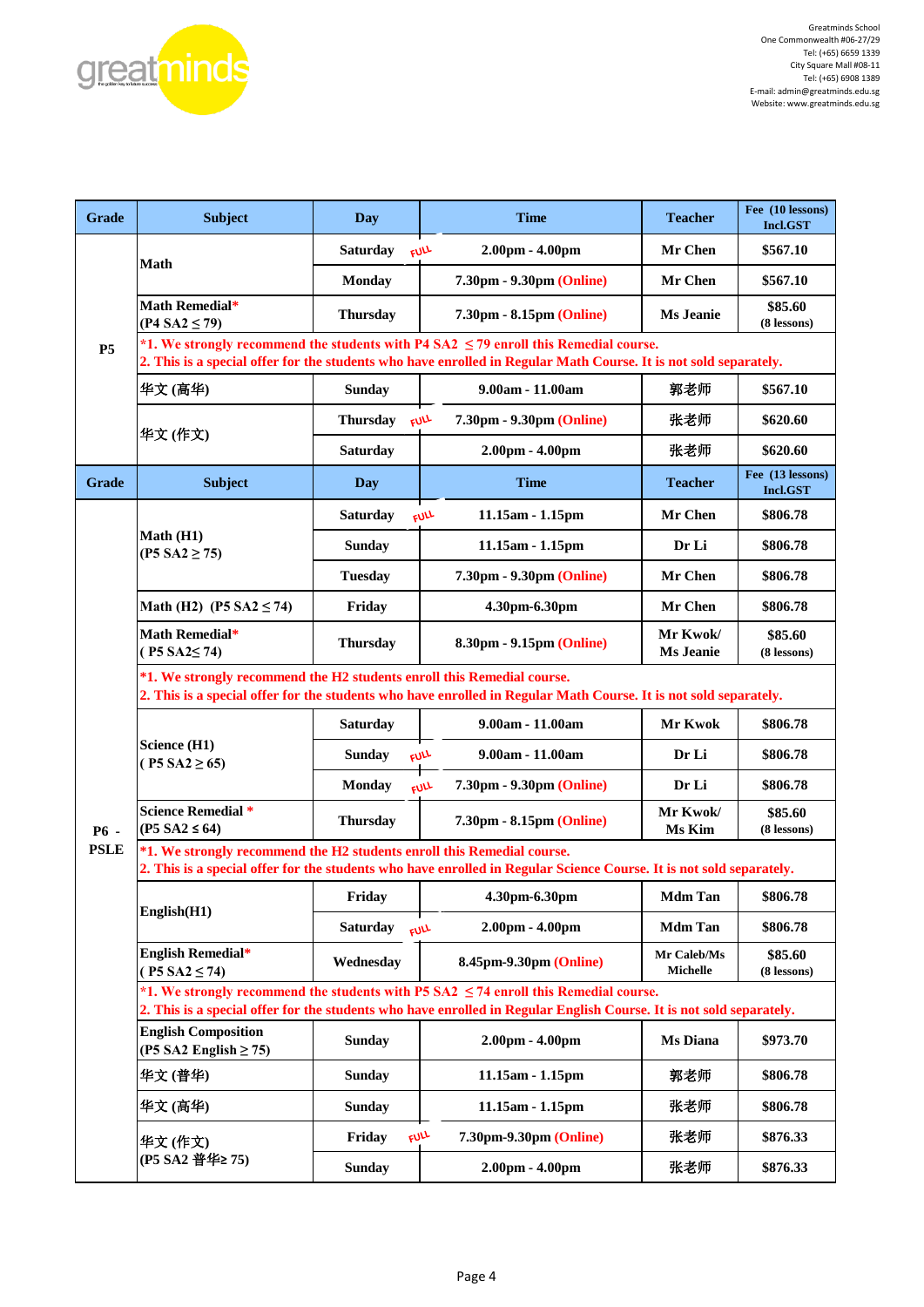

| Grade             | <b>Subject</b>                                    | <b>Day</b>       | <b>Time</b>                      | <b>Teacher</b>          | Fee (10 lessons)<br><b>Incl.GST</b> |
|-------------------|---------------------------------------------------|------------------|----------------------------------|-------------------------|-------------------------------------|
|                   | Math (IP)                                         | <b>Sunday</b>    | 4.15pm - 6.15pm                  | Dr Zhao                 | \$674.10                            |
|                   | <b>Math (Express)</b>                             |                  | $2.00pm - 4.00pm$                | Mr Zhu                  | \$674.10                            |
| S <sub>1</sub>    | <b>English</b>                                    | <b>Saturday</b>  | 4.15pm - 6.15pm                  | <b>Mdm</b> Tan          | \$674.10                            |
|                   | 华文(批判性思维和辩论)                                      |                  | $2.00pm - 4.00pm$ (face-to-face) | 杜老师                     | \$674.10                            |
|                   | <b>Science (Express)</b>                          | <b>Sunday</b>    | 4.15pm - 6.15pm                  | Dr Jaslyn Fu/<br>Dr Gao | \$674.10                            |
|                   | Math (IP)                                         |                  | $2.00pm - 4.00pm$                | Dr Zhao                 | \$695.50                            |
|                   | English (IP)<br><b>Essays &amp; Comprehension</b> |                  | 4.15pm - 6.15pm                  | <b>Ms</b> Diana         | \$695.50                            |
| S <sub>2</sub>    | <b>Math (Express)</b>                             |                  | 9.00am - 11.00am                 | Mr Zhu                  | \$695.50                            |
|                   | <b>English (Express)</b>                          | <b>Sunday</b>    | $11.15am - 1.15pm$               | <b>Ms</b> Diana         | \$695.50                            |
|                   | <b>Science (Express)</b>                          |                  | $2.00pm - 4.00pm$                | Dr Jaslyn Fu/<br>Dr Gao | \$695.50                            |
|                   | 华文<br>(批判性思维演讲和写作)                                |                  | 4.15pm - 6.15pm(face-to-face)    | 杜老师                     | \$695.50                            |
|                   | <b>E-Math (Express)</b>                           |                  | 11.15am - 1.15pm                 | Mr Zhu                  | \$749.00                            |
|                   | A-Math (Express)                                  | Saturday         | $2.00pm - 4.00pm$                | Dr Zhao                 | \$749.00                            |
|                   | <b>English (Express)</b>                          |                  | 4.15pm - 6.15pm                  | <b>Ms</b> Diana         | \$749.00                            |
| S <sub>3</sub>    | English (IP)<br><b>Essays and Comprehesion</b>    | <b>Saturday</b>  | 2.00pm - 4.00pm                  | <b>Ms</b> Diana         | \$749.00                            |
|                   | Math (IP)                                         | <b>Saturday</b>  | 4.15pm - 6.15pm                  | Dr Zhao                 | \$749.00                            |
|                   | <b>Chemistry (Express)</b>                        | <b>NEW</b>       | 11.15am - 1.15pm                 | Dr Jaslyn               | \$749.00                            |
|                   | 高华                                                | <b>Sunday</b>    | 11.15am - 1.15pm                 | 杜老师                     | \$749.00                            |
|                   | <b>A-Math (Express)</b>                           | 11.15am - 1.15pm |                                  | Dr Zhao                 | \$802.50                            |
| $S4 - O$<br>Level | 高华                                                | <b>Saturday</b>  | 11.15am - 1.15pm                 | 杜老师                     | \$802.50                            |
|                   | <b>Physics (Express)</b>                          | Sunday           | $2.00pm - 4.00pm$                | Dr Li/Dr Gao            | \$802.50                            |
| JC <sub>1</sub>   | H <sub>2</sub> Math                               | Saturday         | 4.15pm - 6.15pm                  | Mr Zhu                  | \$963.00                            |

\*One-time trial lesson is available. The fee is "original price  $+$  \$10)

#### **NEW Student Registration Form**



#### **2022 Term 3 Course Application Form**

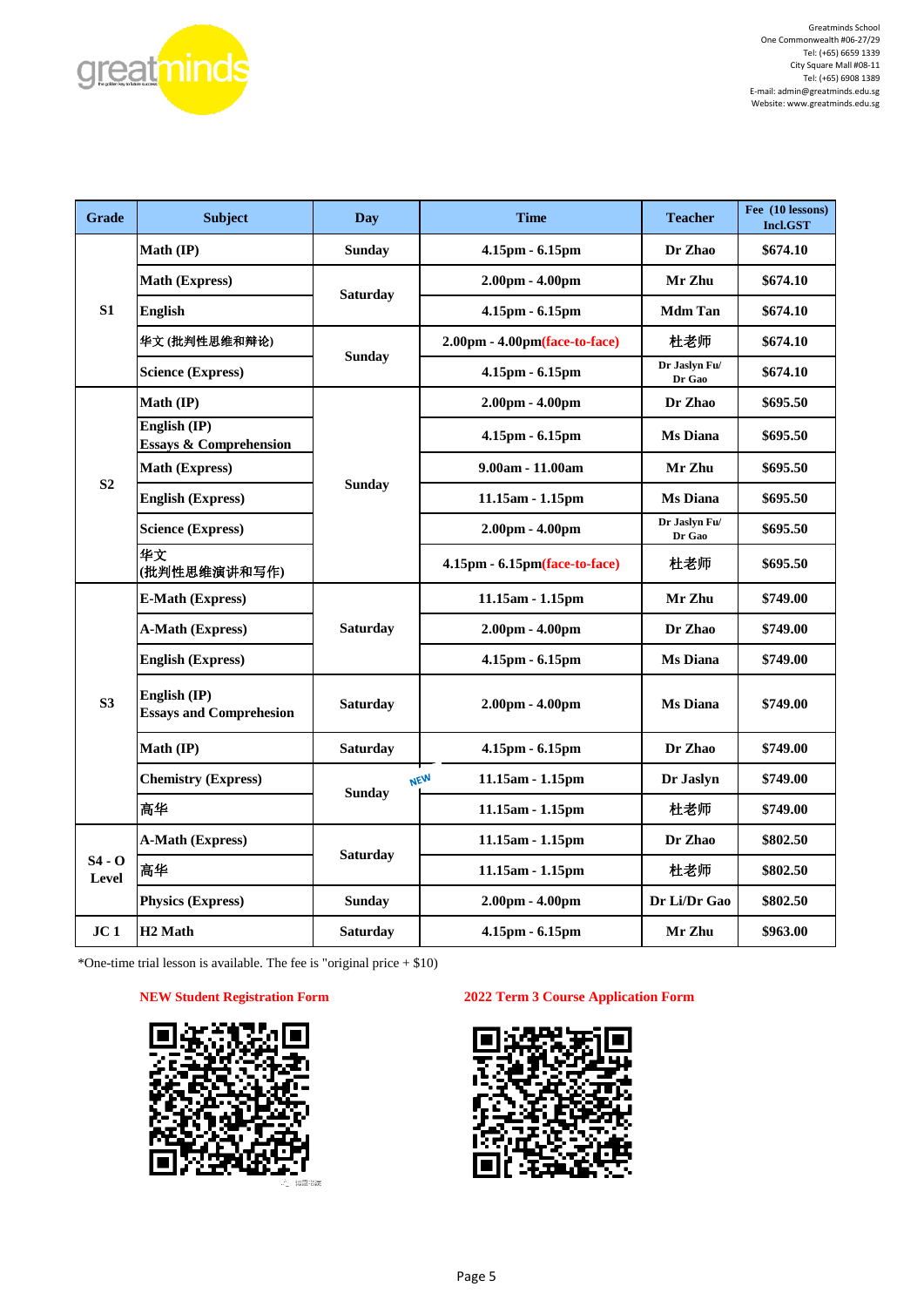

#### **Notes:**

**1) Greatminds School Calender Public Holiday**

**9 July(Sat) Hari Raya Haji** No any change

**9 Aug(Tue) National Day** P6 Math 730pm-930pm → **Same day, 9am-11am**

P5 Science 730pm-930pm → **Same day, 9am-11am**

| <b>July 2022</b> |               |                |                   |                 |               |                     |  |  |  |
|------------------|---------------|----------------|-------------------|-----------------|---------------|---------------------|--|--|--|
| <b>SUNDAY</b>    | <b>MONDAY</b> | <b>TUESDAY</b> | <b>WEDNESDAY</b>  | <b>THURSDAY</b> | <b>FRIDAY</b> | <b>SATURDAY</b>     |  |  |  |
| 26               | 27            | 28             | 29<br><b>T3W1</b> | 30              | 1             | 2                   |  |  |  |
| 3                | 4             | 5              | 6<br><b>T3W2</b>  | $\overline{7}$  | 8             | 9<br>Hari Raya Haji |  |  |  |
| 10               | 11            | 12             | 13<br>T3W3        | 14              | 15            | 16                  |  |  |  |
| 17               | 18            | 19             | 20<br><b>T3W4</b> | 21              | 22            | 23                  |  |  |  |
| 24               | 25            | 26             | 27<br><b>T3W5</b> | 28              | 29            | 30                  |  |  |  |
| 31               |               |                |                   |                 |               |                     |  |  |  |

| August 2022   |               |                          |             |                           |               |                 |  |  |
|---------------|---------------|--------------------------|-------------|---------------------------|---------------|-----------------|--|--|
| <b>SUNDAY</b> | <b>MONDAY</b> | <b>TUESDAY</b>           |             | <b>WEDNESDAY THURSDAY</b> | <b>FRIDAY</b> | <b>SATURDAY</b> |  |  |
|               |               | $\overline{2}$           | 3<br>T3W6   | $\overline{4}$            | 5             | 6               |  |  |
| 7             | 8             | 9<br><b>National Day</b> | 10<br>T3W7  | 11                        | 12            | 13              |  |  |
| 14            | 15            | 16                       | 17<br>T3W8  | 18                        | 19            | 20              |  |  |
| 21            | 22            | 23                       | 24<br>T3W9  | 25                        | 26            | 27              |  |  |
| 28            | 29            | 30                       | 31<br>T3W10 |                           |               |                 |  |  |

September 2022

| <b>SUNDAY</b> | <b>MONDAY</b> | <b>TUESDAY</b> | <b>WEDNESDAY</b>             | <b>THURSDAY</b>       | <b>FRIDAY</b>       | <b>SATURDAY</b> |
|---------------|---------------|----------------|------------------------------|-----------------------|---------------------|-----------------|
|               |               |                |                              |                       | $\overline{c}$      | 3               |
| 4             | 5             | 6              | 7<br><b>T4W1</b><br>P6T3W11  | 8                     | 9                   | 10              |
| 11            | 12            | 13             | 14<br><b>T4W2</b><br>P6T3W12 | 15                    | 16                  | 17              |
| 18            | 19            | 20             | 21<br><b>T4W3</b><br>P6T3W13 | 22                    | 23                  | 24              |
| 25            | 26            | 27             | 28                           | 29<br><b>PSLE Eng</b> | 30<br><b>PSLEMA</b> |                 |

**2)** Please take notice that our official communication method is via **WeChat group**. All important notice including materials and code for online class will be released via WeChat group. Please be sure to cooperate with GM and pay attention to the notifications in the group. **3)** The total fee shown above is net amount after discount. All the fee in the Payment Advice will include 7% GST.

**4)** All new classes need a minimum of 4 students to commence.

#### **5) Tuition fee**

(a) \$20 registration fee is applied for new students. If the new student has a sibling who registered for the course at GM previous year, the registration fee for the new student will be waived

(b) Tuition fee must be paid before 1st lesson starts There will be a late payment charge of \$50 if tuition fee is received after 2nd lesson of the Term. If we don't receive the tuition fee before the 3rd week, we have the right to refuse the student to attend class.

(c) One-time trial lesson is available. The fee is "original price + \$10.7(including GST)". Please make arrangement with our admin before taking trial lesson.

#### **6) Tuition Fee Discount:**

(a) Regular Class

(i) 2 Subjects - discount \$2.50/per lesson (Except for all Composition Course).

(ii) 3 Subjects & above - discount \$5.00/per lesson (Except for all Composition Course).

(b)Holiday Class

10% discount will be given to current students(Register more than 5 lessons in previous term).

7) Referral system

When a new student enrols for a full-term course (at least 10 lessons),

(a) The referrer will get \$50 (including prevailing GST) discount on the next bill.

(b) Registration fee (\$20) for the new student will be waived.